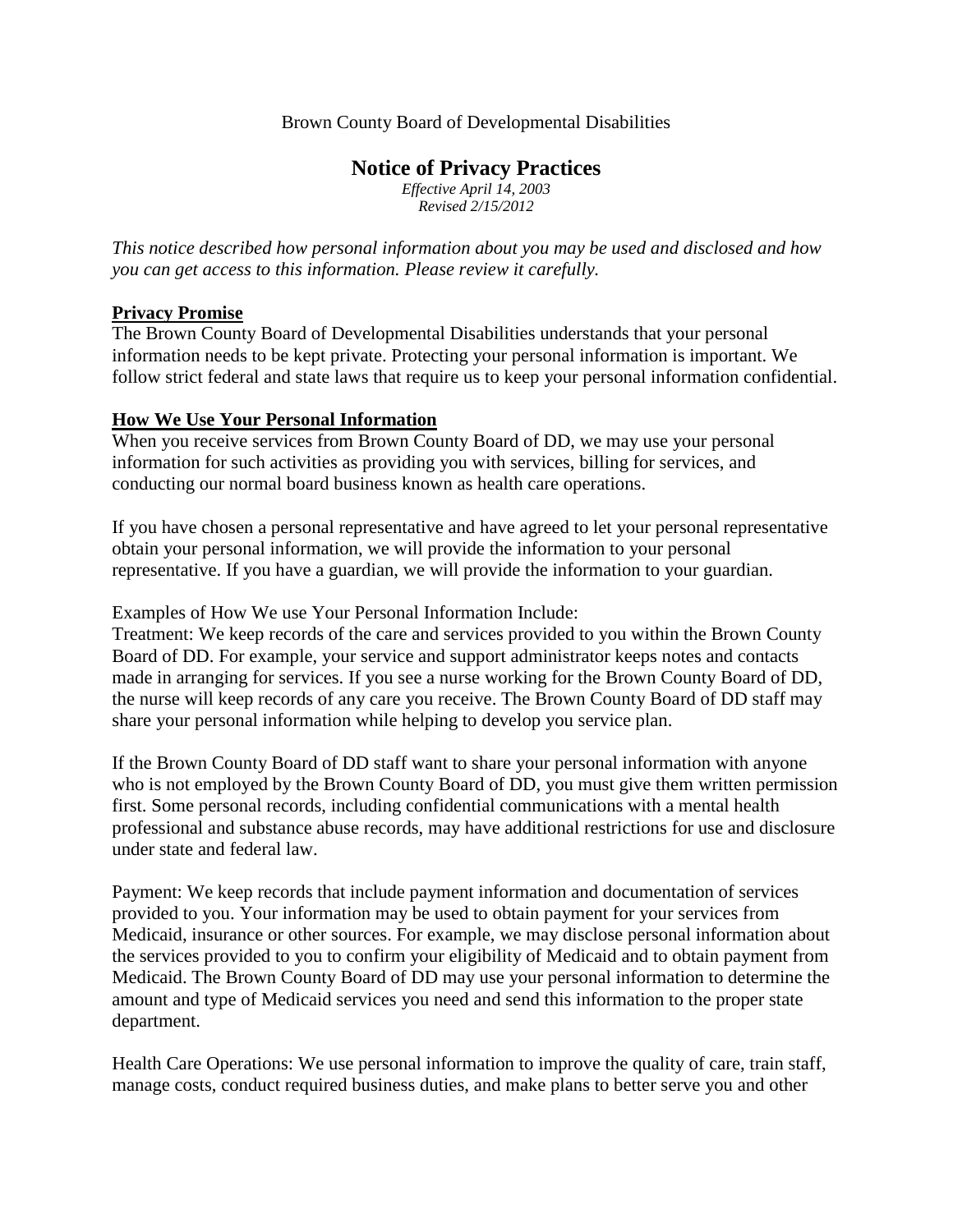individuals enrolled in the Brown County Board of DD. For example, we may use your personal information to evaluate the quality of treatment and services provided by our service staff.

## **Other Services We Provide**

We also may use your personal information to:

- Determine whether you are eligible for services from the Brown County Board of DD
- Recommend to you service alternatives and other possible benefits
- Tell you about other service providers who may be able to help you
- To allow the Brown County Board of DD to review direct service contracts
- Allow local, state and federal agencies to monitor your services
- To investigate incidents affecting health and safety, to report these kind of incidents and to take steps to protect your health and safety
- To allow the Brown County Board of DD to prepare reports required by the Ohio Department of DD and the Ohio Department of Job and Family Services
- Contact you for assistance in passing levies, unless you notify the Brown County Board of DD that you do not wish to be contacted for these purposes

# **Sharing Your Personal Information**

There are limited situation when we are permitted or required to disclose personal information without your authorization. These situations are:

- To protect victims of abuse, neglect, or domestic violence
- To reduce or prevent a serious threat to public health and safety
- For health oversight activities such as investigations, audits, and inspections
- For lawsuits and similar proceedings
- For public health purposes such as reporting communicable diseases, work related illnesses, or other diseases and injuries permitted by law; reporting births and deaths, and reporting reactions to drugs and problems with medical devices
- When required by law
- When requested by law enforcement as required by law or court order
- To coroners, medical examiners, and funeral directors
- For organ and tissue donations
- For workers' compensation or other similar programs if you are injured at work and are covered by workers' compensation or other similar programs
- For specialized government functions such as intelligences and national security

All other uses and disclosures, not described in this notice, require your signed authorization. You may revoke your authorization at any time with a written statement.

## **Our Privacy Responsibilities**

The Brown County Board of DD is required by law to:

- Maintain the privacy of your personal information
- Provide this notice that describes the ways we may use and share your personal information
- Follow the terms of the notice currently in effect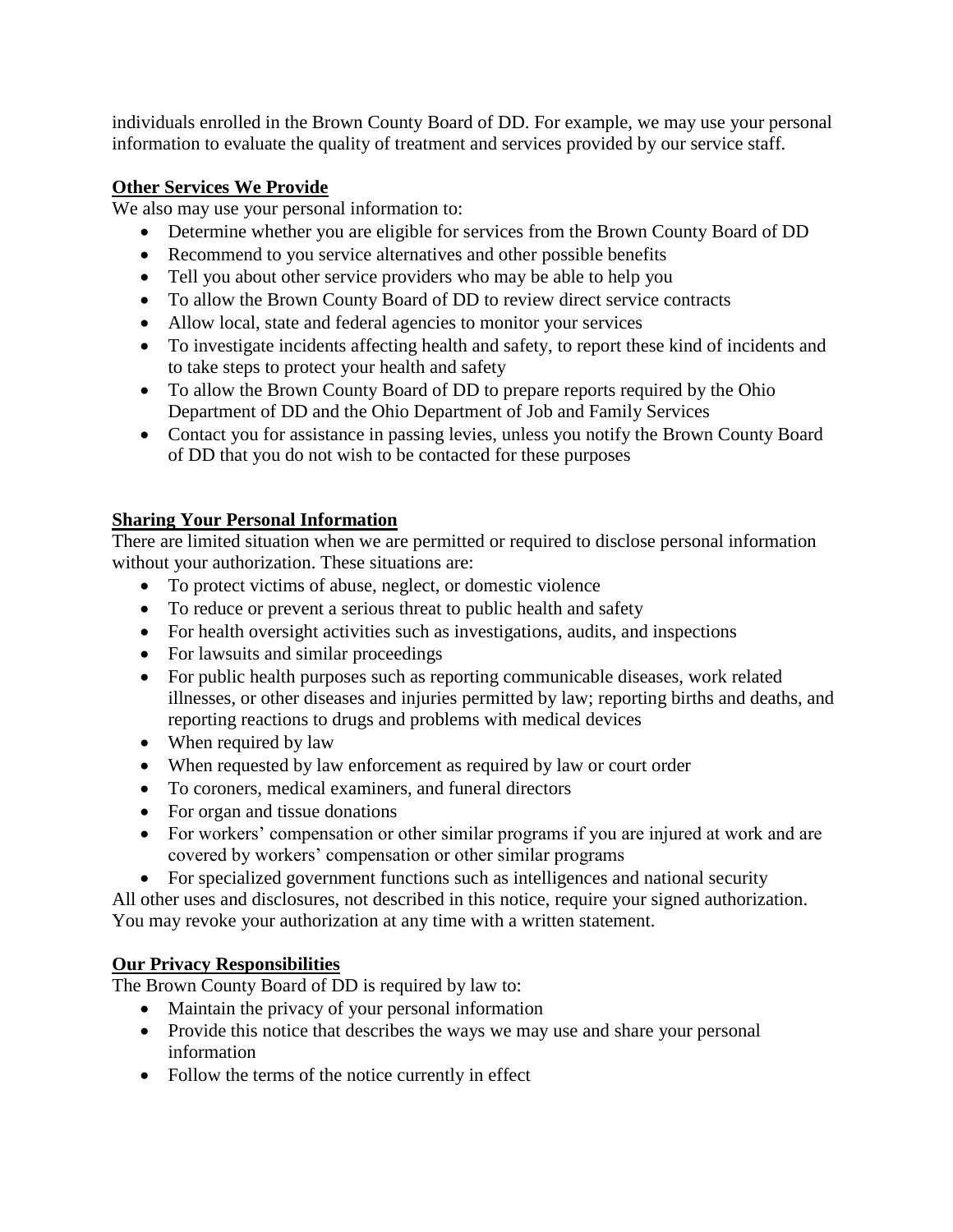### **We reserve the right to make changes to this notice at any time and make the new privacy practice effective for all information we maintain.**

Current notices will be posted at Brown County Board of Developmental Disabilities, 9116 Hamer Road, Georgetown, OH, 45121, or you may request a copy of any notice from the Brown County Board of DD Privacy Officer.

## **Your Individual Rights**

You have the right to:

- Request restrictions on how we use and share your personal information. We will consider all requests for restrictions carefully but are not required to agree to any restriction.\*
- Request that we use a specific telephone number or address to communicate with you
- Inspect and copy your personal information, including service, medical and billing records. Fees may apply.\*
- Request corrections or additions to your personal information. You must give the reasons for wanting the change.\*
- Request an accounting of certain disclosures or your personal information made by us. Your request must state the period of time desired for the accounting, which must be within six years prior to your request. The first accounting is free, but a fee will apply if more than one request is made in a 12-month period.\*

• Request a paper copy of this notice even if you agree to receive it electronically Requests marked with \* must be made in writing.

## **Our Organization**

This notice describes the privacy practices of the Brown County Board of DD. This notice also describes the privacy practices of persons or entities which have signed a contract with the Brown County Board of DD and which are acting as business associates, and have promised to follow the same rules of confidentiality.

## **The Brown County Board of DD also includes:**

The Habilitation Center, and all Brown County Board of DD employees and volunteers. Business associates of the Brown County Board of DD are: The Southern Ohio Council of Governments, Medicaid Consulting Group, Inc., and Amy Hutchinson, Early Intervention Specialist.

If you want to know about the privacy of service providers, who are not employed by the Brown County Board of DD and who are not business associates, you should contact them directly.

### **For More Information**

If you would like further information about your privacy rights, are concerned that your privacy rights have been violated, or disagree with a decision that we made about access to your personal information, please contact: